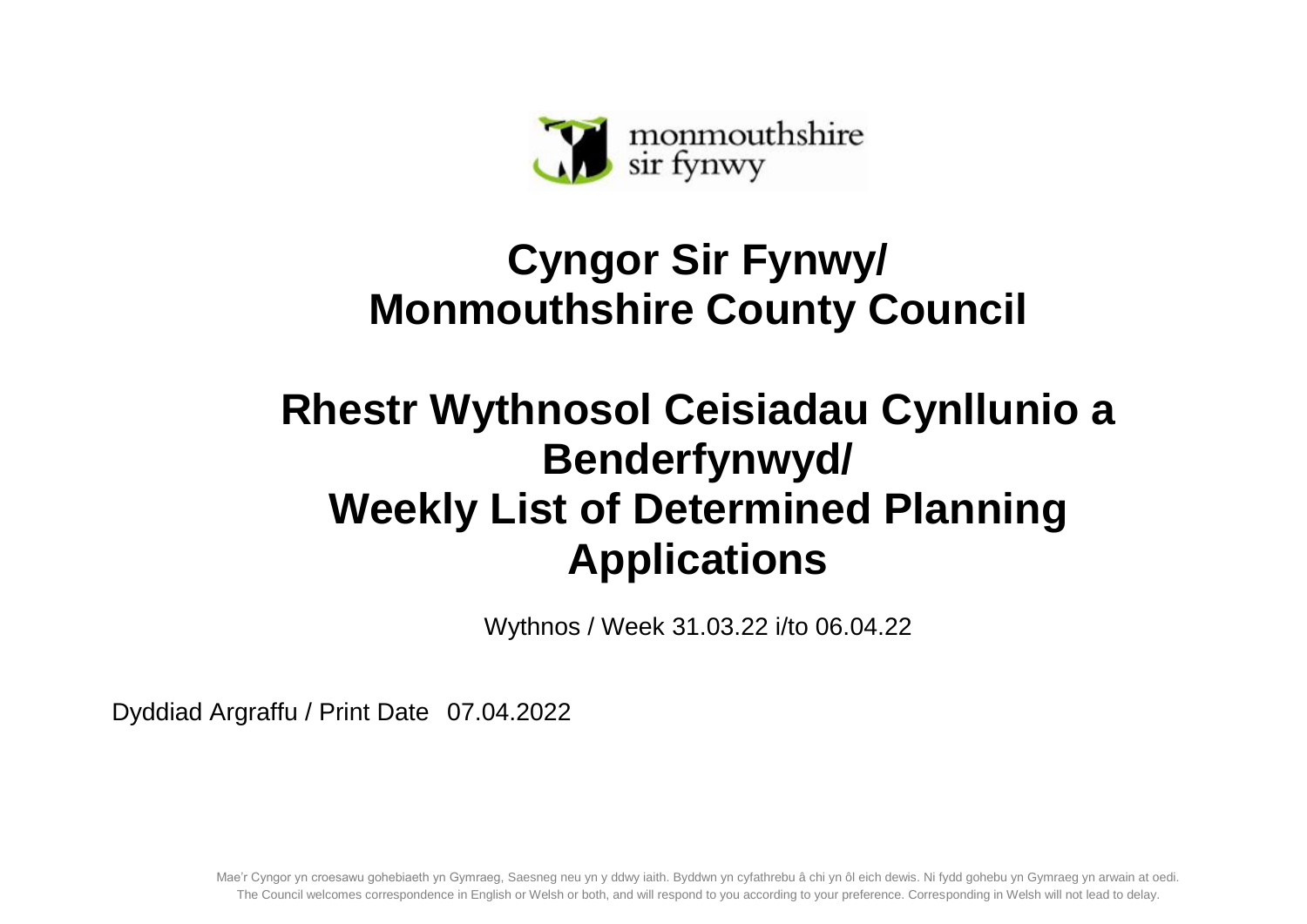| Ward/Ward                                                                                                   | <b>Rhif Cais/</b><br><b>Application</b><br><b>Number</b> | Disgrifia d o'r<br>Datblygiad/<br><b>Development</b><br><b>Description</b>      | <b>Cyfeiriad Safle/</b><br><b>Site Address</b>                                                                           | Penderfyniad/<br><b>Decision</b> | Dyddiad y<br>Penderfyniad/<br><b>Decision Date</b> | <b>Lefel Penderfyniad/</b><br><b>Decision Level</b> |
|-------------------------------------------------------------------------------------------------------------|----------------------------------------------------------|---------------------------------------------------------------------------------|--------------------------------------------------------------------------------------------------------------------------|----------------------------------|----------------------------------------------------|-----------------------------------------------------|
| <b>Llantilio</b><br><b>Crossenny</b><br>Plwyf/ Parish:<br>Llangattock<br>Vibon Avel<br>Community<br>Council | DM/2022/00144                                            | Siting of ground solar<br>panels.                                               | Land To The North<br>Of The B4233<br>The Hendre<br>Monmouthshire<br><b>NP25 5HH</b>                                      | Approve                          | 01.04.2022                                         | Delegated Panel                                     |
| Wyesham<br>Plwyf/ Parish:<br>Monmouth<br><b>Town Council</b>                                                | DM/2022/00295                                            | Proposed extension and<br>new garage and<br>workshop.                           | Spring Villa<br><b>Incline Road</b><br><b>Upper Redbrook</b><br>Redbrook<br>Monmouth<br>Monmouthshire<br><b>NP25 4LU</b> | Approve                          | 05.04.2022                                         | Delegated Officer                                   |
| <b>Llanover</b><br>Plwyf/ Parish:<br>Llanarth<br>Community<br>Council                                       | DM/2022/00283                                            | Proposed garage and<br>outbuilding.                                             | Maes Coed<br>6 Black Bear Close<br><b>Bettws Newydd</b><br><b>Usk</b><br>Monmouthshire<br><b>NP15 1EQ</b>                | Approve                          | 05.04.2022                                         | <b>Delegated Officer</b>                            |
| <b>Llanbadoc</b><br>Plwyf/ Parish:<br>Llanbadoc<br>Community<br>Council                                     | DM/2022/00067                                            | Proposed extension to<br>retail space (gross<br>external floor area<br>53.5m2). | Morris's Of Usk<br><b>Garden Centre</b><br>Llanbadoc<br><b>Usk</b><br><b>NP15 1TG</b>                                    | Approve                          | 01.04.2022                                         | Delegated Officer                                   |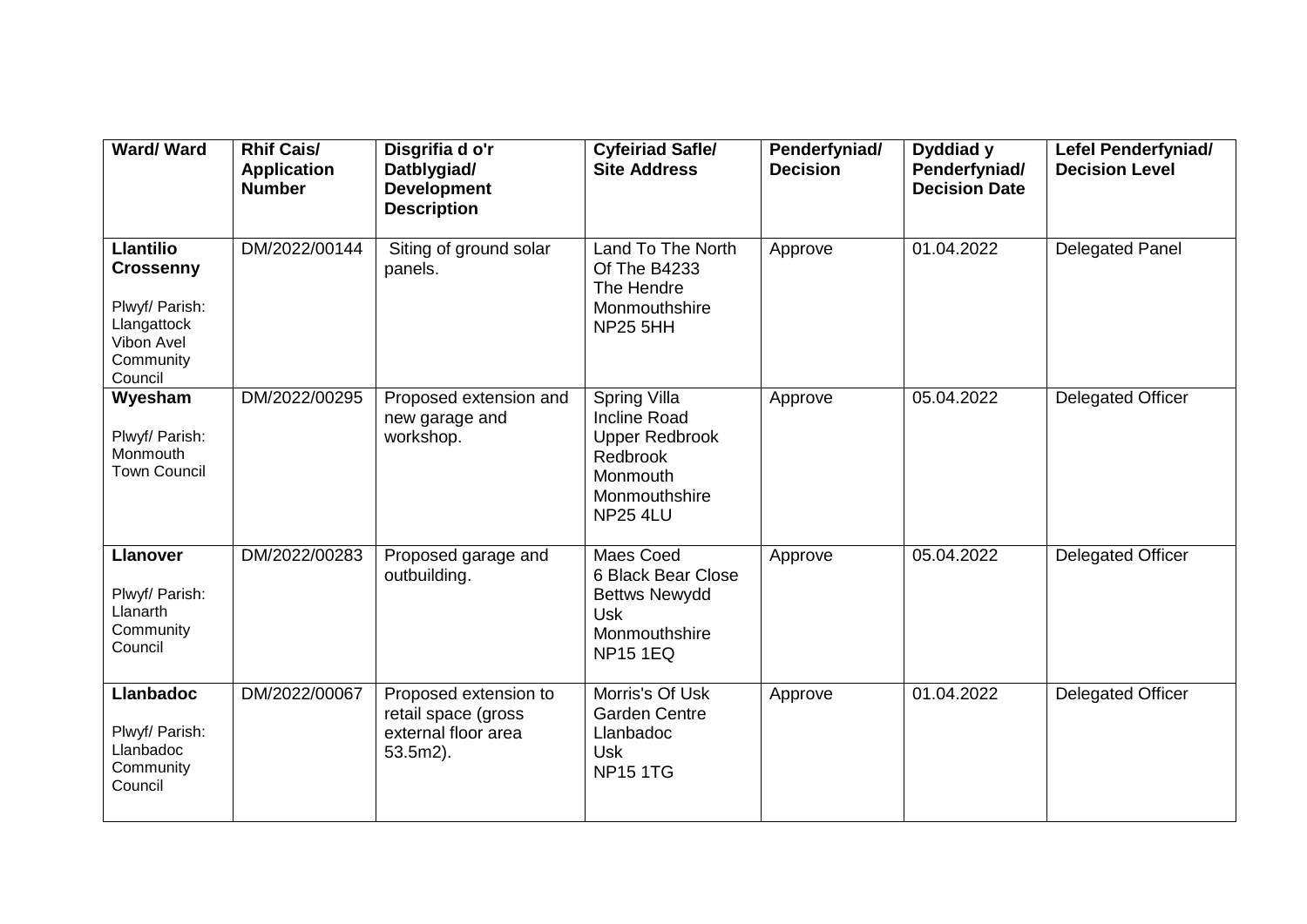| Raglan<br>Plwyf/ Parish:<br>Raglan<br>Community<br>Council                                           | DM/2021/00530 | Proposed Change of use<br>of part coach house to<br>holiday accommodation<br>and associated works.                                                                   | Cefn Tilla Court<br>Cefn Tilla Road<br>Llandenny<br><b>Usk</b><br>Monmouthshire<br><b>NP15 1DG</b>                                            | Approve | 01.04.2022 | <b>Delegated Officer</b> |
|------------------------------------------------------------------------------------------------------|---------------|----------------------------------------------------------------------------------------------------------------------------------------------------------------------|-----------------------------------------------------------------------------------------------------------------------------------------------|---------|------------|--------------------------|
| Raglan<br>Plwyf/ Parish:<br>Raglan<br>Community<br>Council                                           | DM/2021/01156 | Discharge of Condition 3<br>(Construction<br>Environmental<br>Management Plan )for<br>planning permission<br>DM/2019/02052.                                          | Raglan Parc Lodge<br><b>Golf Club</b><br><b>Station Road</b><br>Raglan<br><b>Usk</b><br>Monmouthshire<br><b>NP15 2ER</b>                      | Approve | 01.04.2022 | <b>Delegated Officer</b> |
| <b>Trellech</b><br><b>United</b><br>Plwyf/ Parish:<br><b>Trellech United</b><br>Community<br>Council | DM/2022/00342 | Erection of a 1.2m high<br>stock fence to the rear of<br>the property boundary.                                                                                      | <b>Clarence House</b><br>The Craig Road To<br>Penallt<br>Penallt<br><b>NP25 4SF</b>                                                           | Approve | 05.04.2022 | <b>Delegated Officer</b> |
| Llangybi<br>Fawr<br>Plwyf/ Parish:<br>Llanhennock<br>Community<br>Council                            | DM/2021/00241 | Proposed part two storey<br>part single storey side<br>extension and canopy<br>porch to front elevation.                                                             | <b>Colomendy Cottage</b><br><b>Colomendy Wood</b><br>Farm To Treherbert<br>Road<br>Llansoar<br><b>Usk</b><br>Monmouthshire<br><b>NP18 1LR</b> | Approve | 01.04.2022 | <b>Delegated Officer</b> |
| Llangybi<br>Fawr<br>Plwyf/ Parish:<br>Llanhennock<br>Community<br>Council                            | DM/2021/01549 | Proposed two storey<br>extension and alterations<br>to existing dwelling.<br>Construction of double<br>garage, driveway<br>alterations and<br>repositioned vehicular | <b>Walnut Tree House</b><br>Ash Cottage To<br>Newbridge On Usk<br>Tredunnock<br><b>Usk</b><br>Monmouthshire<br><b>NP15 1LY</b>                | Approve | 31.03.2022 | <b>Delegated Officer</b> |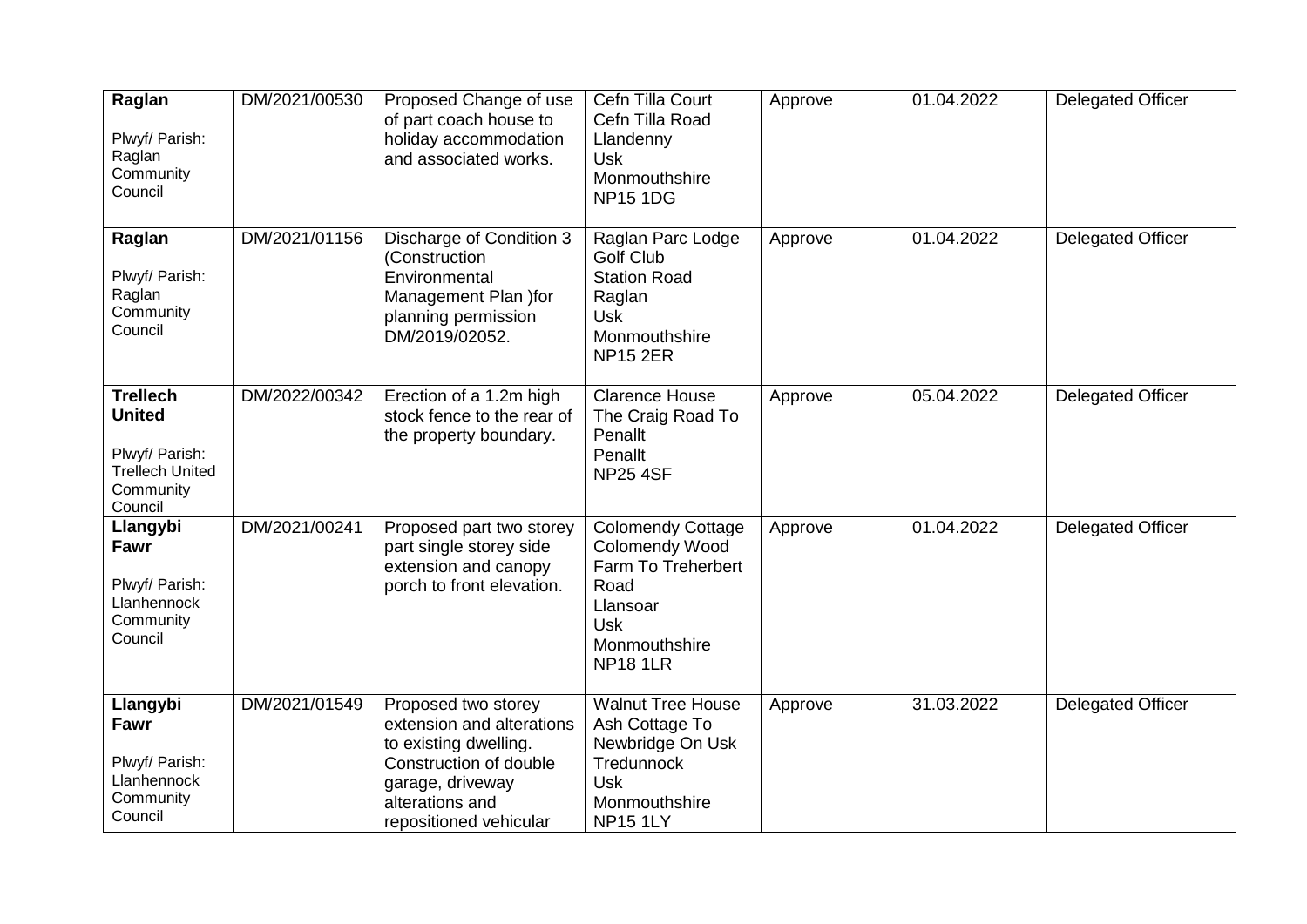|                                                                           |               | access to improve<br>visibility.                                                                                                                                                                                                                                                                                                                                                                          |                                                                                                                                      |         |            |                           |
|---------------------------------------------------------------------------|---------------|-----------------------------------------------------------------------------------------------------------------------------------------------------------------------------------------------------------------------------------------------------------------------------------------------------------------------------------------------------------------------------------------------------------|--------------------------------------------------------------------------------------------------------------------------------------|---------|------------|---------------------------|
| Llangybi<br>Fawr<br>Plwyf/ Parish:<br>Llanhennock<br>Community<br>Council | DM/2022/00330 | Construction of a rear<br>extension between the<br>kitchen and the garage<br>for a breakfast/dining<br>room.<br>The current dining area<br>is at the opposite end of<br>the property to the<br>kitchen and is at a higher<br>level with a step trip<br>hazard between the<br>hallway and lounge, the<br>new dining room will be<br>at the same level as the<br>kitchen and will eliminate<br>this hazard. | Apple Tree Cottage<br>Sor Bridge To<br>Clomendy Wood<br>Farm<br>Llanhennock<br>Newport<br>Monmouthshire<br><b>NP18 1LR</b>           | Approve | 04.04.2022 | <b>Delegated Officer</b>  |
| <b>St Arvans</b><br>Plwyf/ Parish:<br>Tintern<br>Community<br>Council     | DM/2022/00119 | NMA relating to<br>application<br>DM/2020/00614 (gabion<br>baskets around the<br>parameter of grass<br>area). - amendment of<br>Condition 3                                                                                                                                                                                                                                                               | Lagreach<br><b>Whitelye Road</b><br><b>Botany Bay</b><br>Tintern<br>Chepstow<br>Monmouthshire<br><b>NP16 6NJ</b>                     | Approve | 31.03.2022 | <b>Delegated Officer</b>  |
| <b>Caerwent</b><br>Plwyf/ Parish:<br>Caerwent<br>Community<br>Council     | DM/2022/00346 | Lean to translucent roof<br>over back door.                                                                                                                                                                                                                                                                                                                                                               | Nido D Amore<br>1 Five Lanes<br>Cottages<br>A48 Tabernacle<br><b>Church To Crick</b><br>Caerwent<br>Monmouthshire<br><b>NP26 5PD</b> | Approve | 31.03.2022 | <b>Delegated Officer</b>  |
| <b>Larkfield</b>                                                          | DM/2018/00308 | Proposed new dwelling                                                                                                                                                                                                                                                                                                                                                                                     | 3 The Paddock<br>Chepstow                                                                                                            | Approve | 05.04.2022 | <b>Committee Decision</b> |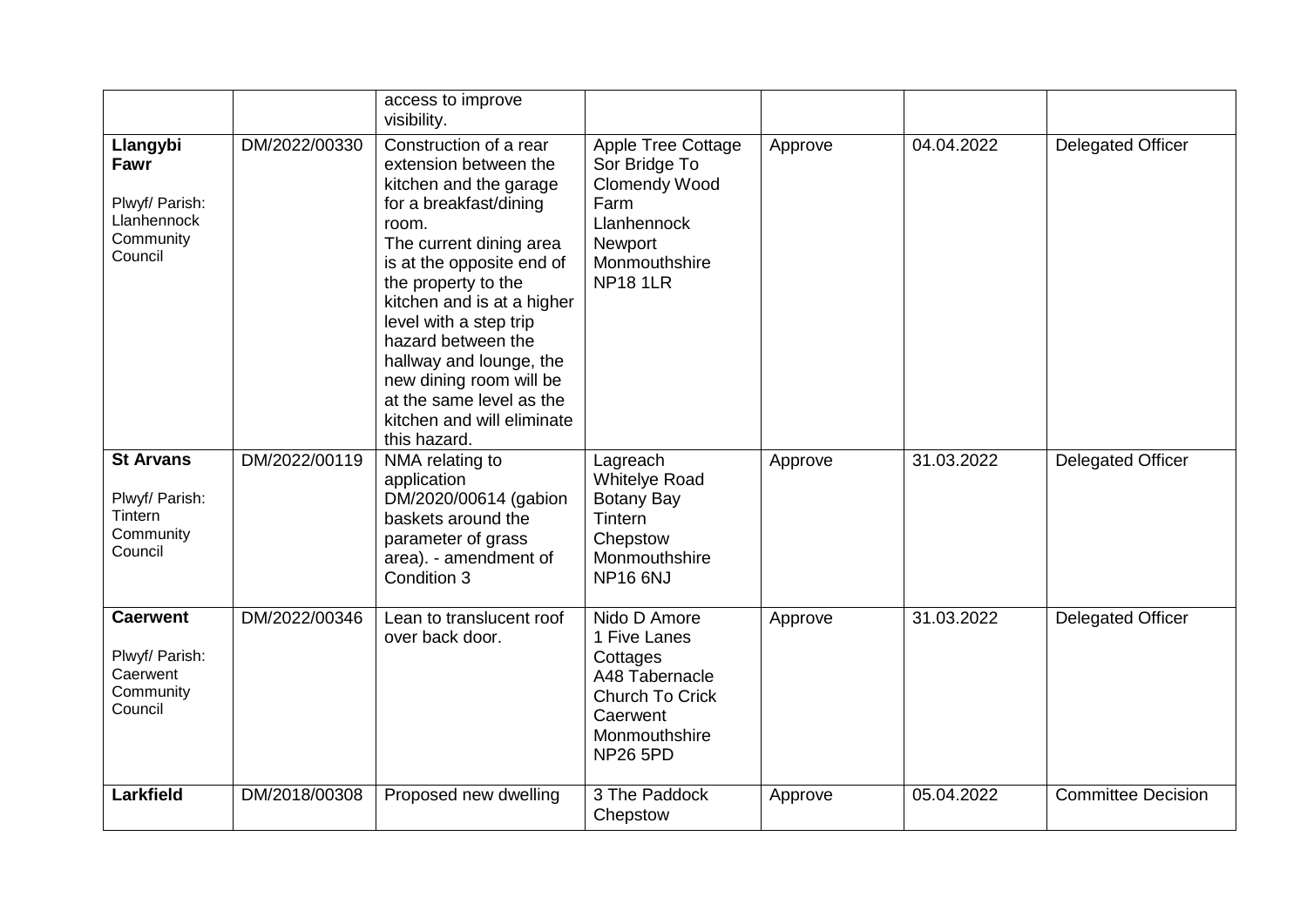| Plwyf/ Parish:<br>Chepstow Town<br>Council                                  |               |                                                                                                                                                                                                                                          | Monmouthshire<br><b>NP16 5BW</b>                                                                              |         |            |                          |
|-----------------------------------------------------------------------------|---------------|------------------------------------------------------------------------------------------------------------------------------------------------------------------------------------------------------------------------------------------|---------------------------------------------------------------------------------------------------------------|---------|------------|--------------------------|
| <b>Portskewett</b><br>Plwyf/ Parish:<br>Portskewett<br>Community<br>Council | DM/2022/00406 | Non material<br>amendments in relation<br>to planning consent<br>DM/2021/02057 (amend<br>proposed height of fence<br>from 1.8m to 2m for<br>increased privacy and to<br>remain in keeping with<br>other boundaries within<br>the estate) | 75 Treetops<br>Portskewett<br>Caldicot<br>Monmouthshire<br><b>NP26 5RT</b>                                    | Approve | 31.03.2022 | <b>Delegated Officer</b> |
| <b>Devauden</b><br>Plwyf/ Parish:<br>Llangwm<br>Community<br>Council        | DM/2020/01836 | Conversion of barn to<br>dwelling for holiday use,<br>stationing of 2 self-<br>catering glamping pods<br>for holiday<br>accommodation and<br>installation of sewage<br>treatment plant.                                                  | Old Uplands Farm<br><b>Uplands Road</b><br><b>Gaer Fawr</b><br><b>Usk</b><br>Monmouthshire<br><b>NP15 1HJ</b> | Approve | 31.03.2022 | Delegated Officer        |
| <b>Devauden</b><br>Plwyf/ Parish:<br>Devauden<br>Community<br>Council       | DM/2022/00220 | Dormer window with<br>balcony.                                                                                                                                                                                                           | Holmleigh<br>Kilgwrrwg Road<br>Killgwrrwg<br>Devauden<br><b>NP16 6PL</b>                                      | Approve | 31.03.2022 | <b>Delegated Officer</b> |
| <b>Drybridge</b><br>Plwyf/ Parish:<br>Monmouth<br><b>Town Council</b>       | DM/2020/01565 | Part sub-division of the<br>house to create an<br>additional one bedroom<br>dwelling.                                                                                                                                                    | 23 Whitecross Street<br>Monmouth<br><b>NP25 3BY</b>                                                           | Approve | 06.04.2022 | <b>Delegated Officer</b> |
| <b>Drybridge</b><br>Plwyf/ Parish:<br>Monmouth<br><b>Town Council</b>       | DM/2020/01566 | Part sub-division of the<br>house to create an<br>additional one bedroom<br>dwelling.                                                                                                                                                    | 23 Whitecross Street<br>Monmouth<br><b>NP25 3BY</b>                                                           | Approve | 06.04.2022 | <b>Delegated Officer</b> |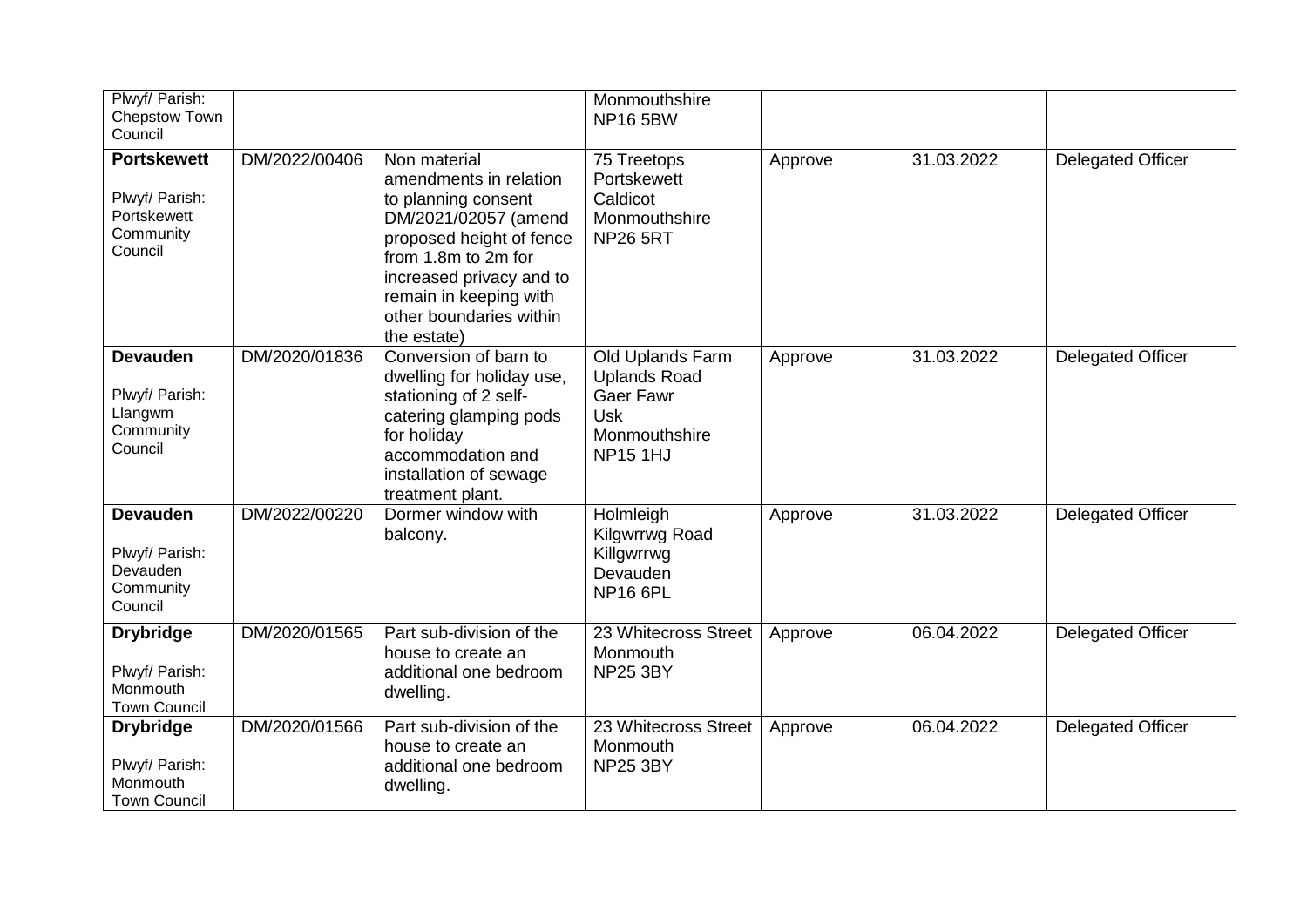| <b>Drybridge</b><br>Plwyf/ Parish:<br>Monmouth<br><b>Town Council</b>           | DM/2021/00867 | Extension at first floor<br>level to rear of existing<br>dwelling & extension to<br>existing front porch.                                  | 11 Rolls Avenue<br>Monmouth<br><b>NP25 5AY</b>                                                         | Approve                  | 01.04.2022 | <b>Delegated Officer</b> |
|---------------------------------------------------------------------------------|---------------|--------------------------------------------------------------------------------------------------------------------------------------------|--------------------------------------------------------------------------------------------------------|--------------------------|------------|--------------------------|
| <b>Mill</b><br>Plwyf/ Parish:<br>Magor With<br>Undy<br>Community<br>Council     | DM/2021/00344 | Discharge of conditions 4<br>(Hard and soft<br>landscaping) and 6<br>(Landscape<br>maintenance) from<br>planning consent<br>DM/2019/00915. | <b>Magor Brewery</b><br>Newport Road<br>Magor<br>Caldicot<br>Monmouthshire<br><b>NP26 3RA</b>          | Approve                  | 31.03.2022 | <b>Delegated Officer</b> |
| <b>Mill</b><br>Plwyf/ Parish:<br>Magor With<br>Undy<br>Community<br>Council     | DM/2021/01391 | Discharge of condition 3<br>relating to application<br>DM/2020/00744:<br>construction<br>environmental<br>management plan.                 | Chapel Farm<br>The Causeway<br>Undy<br>Caldicot<br>Monmouthshire<br><b>NP26 3DP</b>                    | Approve                  | 05.04.2022 | <b>Delegated Officer</b> |
| <b>The Elms</b><br>Plwyf/ Parish:<br>Magor With<br>Undy<br>Community<br>Council | DM/2022/00200 | Single storey rear<br>extension.                                                                                                           | 17 Badgers Walk<br>Undy<br>Caldicot<br>Monmouthshire<br><b>NP26 3PS</b>                                | Approve                  | 01.04.2022 | <b>Delegated Officer</b> |
| <b>Shirenewton</b><br>Plwyf/ Parish:<br>Mathern<br>Community<br>Council         | DM/2020/00350 | Discharge of condition 9<br>relating to application<br>DM/2018/00731.                                                                      | Mon House<br>Newhouse Farm<br><b>Industrial Estate</b><br>Chepstow<br>Monmouthshire<br><b>NP16 6UD</b> | Approve                  | 31.03.2022 | <b>Delegated Officer</b> |
| <b>Shirenewton</b><br>Plwyf/ Parish:<br>Mathern<br>Community                    | DM/2021/01236 | Glass and aluminium<br>extension to the rear of<br>the property, removal of<br>existing first floor<br>balcony, french doors               | <b>Great Barn</b><br>Mathern Road<br>Chepstow<br>Monmouthshire<br><b>NP16 6HY</b>                      | Application<br>Withdrawn | 04.04.2022 | <b>Delegated Officer</b> |